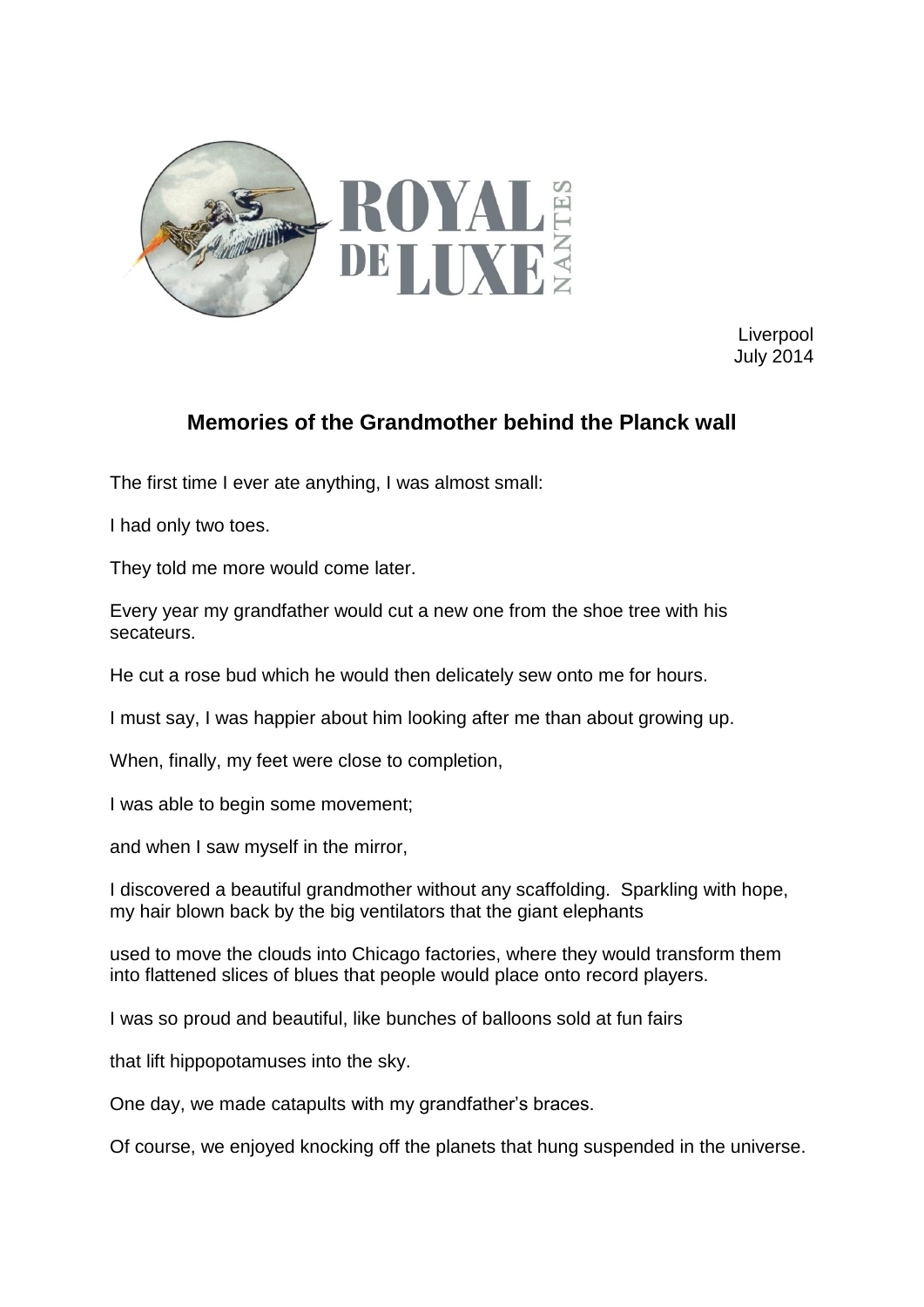It created meteors that were propelled at the speed of 4 million light-years per hour which then exploded billions of intergalactic rocks.

Lights and colours that we had never seen before flashed all over the place.

It has to be said that these pranks were completely forbidden. We had been told: "Don't you mess with equilibrium!"

My girlfriends and I couldn't have cared less about equilibrium.

Especially considering they hadn't sewn all our toes on yet

and that we had to sit our arses on cliffs all day in front of all eternity.

Anyway, we had a map of the sky that we had picked from my grandfather's pocket.

We could read that, for sure.

So we aimed for all the areas that were of the "please do not touch" variety…

and boom, one day we hit the target.

It created a vibration like the explosion of several suns on a motorway.

A magnetic field more vibrant that a multitude of oceans mixed together in a cocktail shaker.

The universe emitted a ray of transparent light.

Everyone gathered round to watch the result.

Some had tears in their eyes.

I can't begin to tell you how foolish we felt, like real fools.

Then everybody left. We looked at one another. They came back later to pick us up and put us to bed, as we couldn't walk.

They said nothing.

The next day though, we got a serious telling off. It went on all day. We felt really bad...they shouted and shouted. How we were the worst of the worst!

That night, as I lay crying under the blankets, my grandfather came. He sat smoking his pipe.

He spoke calmly. I remember the gentleness of his eyes floating up to the ceiling. "Little one, you didn't completely break the rock, but you have killed the dinosaurs."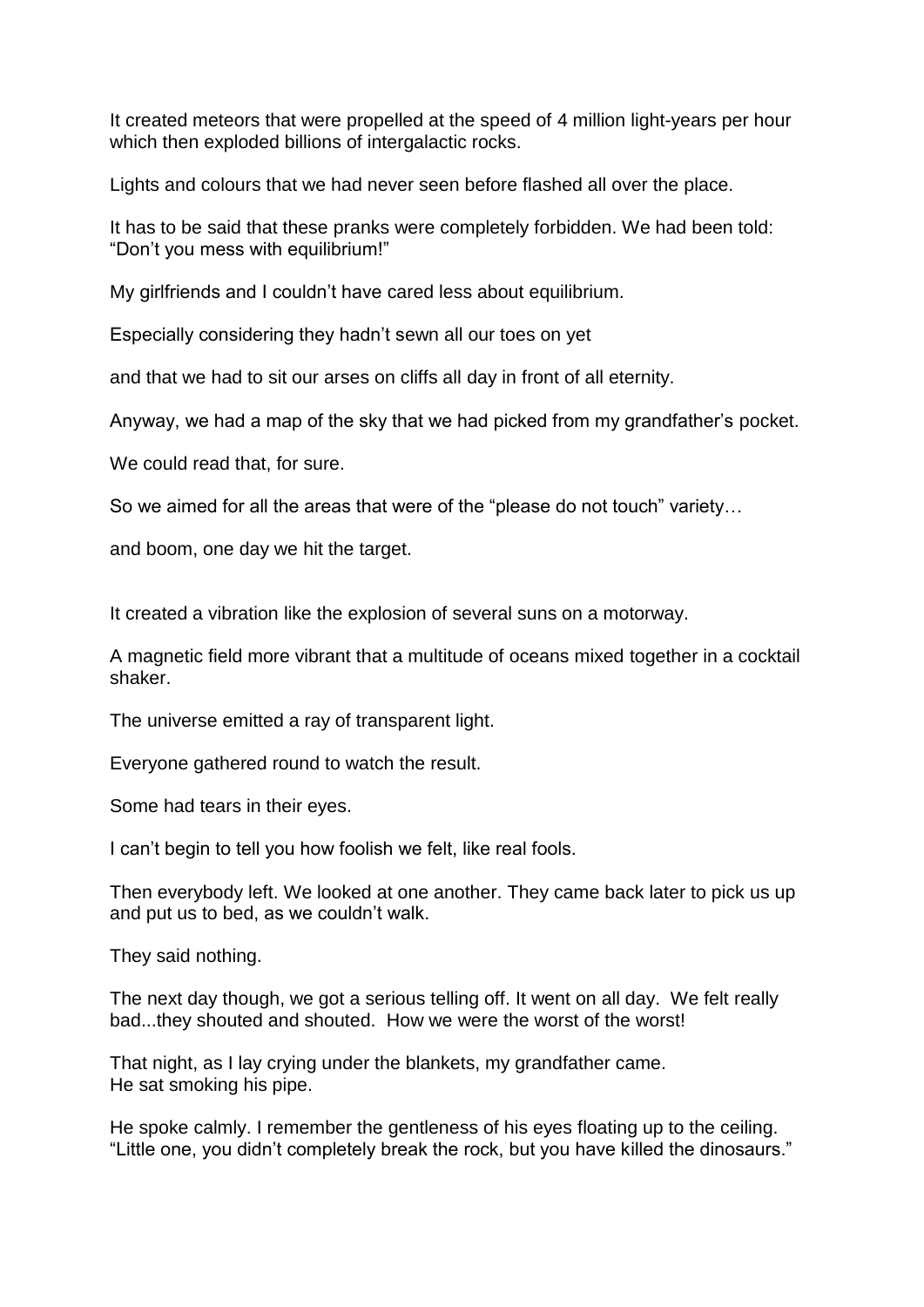It turned out that our pranks had created men and women.

Years later, we finally learned to run.

My best friend's brother's uncle released our trained cheetah and it galloped around the stars chasing comets.

It sped around faster than light

and as it spectacularly skidded round corners, it sometimes banged its head against planets. Having lost its balance, it would spin off into space before falling flat onto the large rocks.

A huge party was being prepared. Jumping rope and rebellious hopscotch games were underway and as I turned my head towards the table I noticed it:

the fork!

The implement was huge and had apparently been sent from the sky like a javelin with the help of a crossbow.

The fork's prongs had pierced the huge thickness of the wooden table and had landed slap bang on a pig that had been nibbling on scraps there.

The impact was a surprise to everyone.

We had never seen a projectile like this.

It was at this moment that hundreds of families threw handfuls of sulphur into the air. This produced lightning above us. Shards of disorganised light cracked like whips on the clouds.

An army of fire-fighters catapulted icebergs into the cosmos and the whole thing made us dreamy with pleasure.

It was at this precise moment that my friend pinched my arm and pointed to the highlight of the event.

We had a guest.

A guest who had come from the other side of the Planck wall.

Even within memory of a hippopotamus, no one could have conjured up the memory of a party that had smelled this good.

He was a huge giant, though smaller than us, and his name was Rabelais, first name François.

He headed straight for the kitchen and taught us some grandmother's recipes.